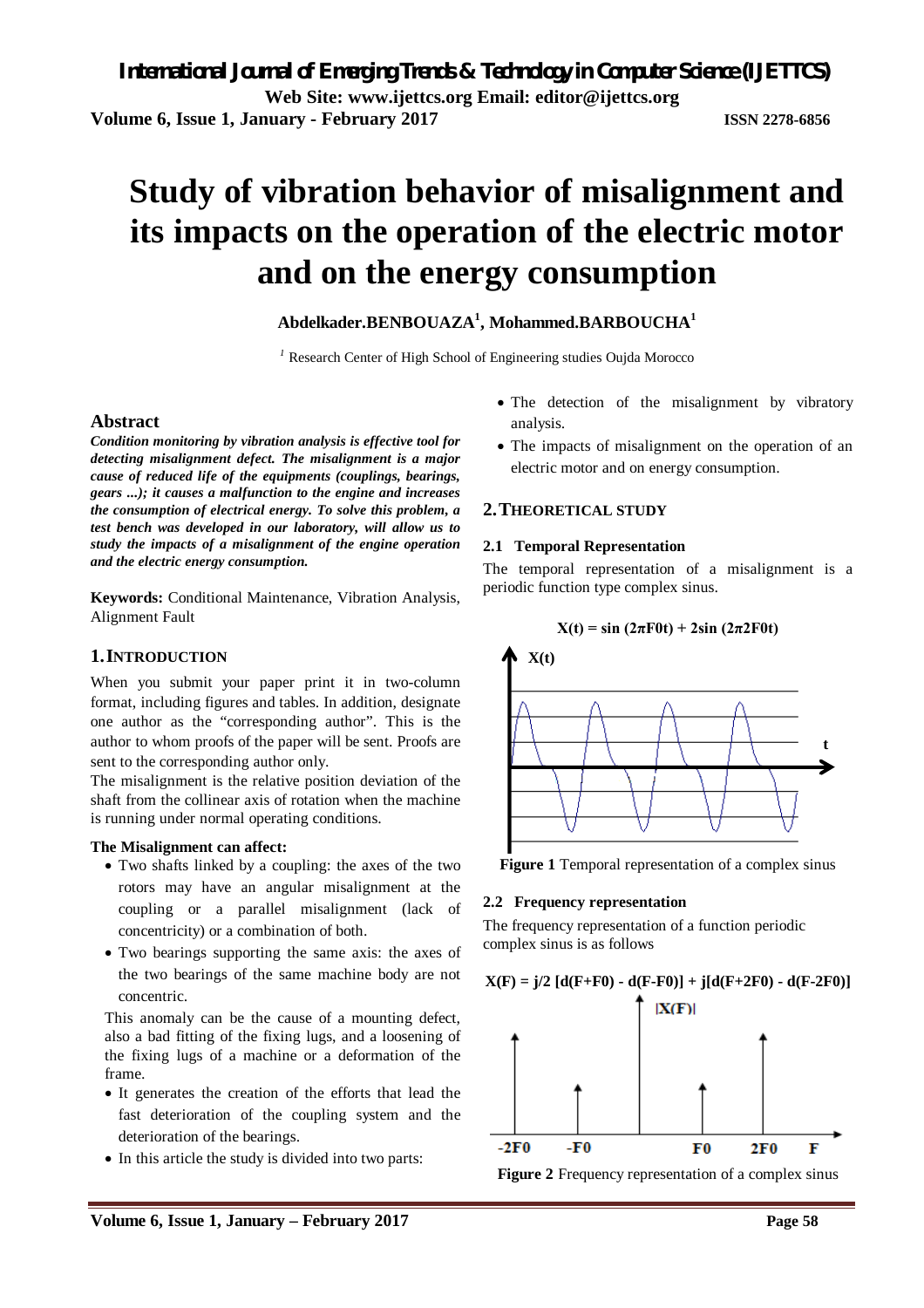# *International Journal of Emerging Trends & Technology in Computer Science (IJETTCS)* **Web Site: www.ijettcs.org Email: editor@ijettcs.org**

# **Volume 6, Issue 1, January - February 2017 ISSN 2278-6856**

**3.PRESENTATION OF THE EXPERIMENTAL STUDY**

# **3.1 Introduction**

To study the misalignment, we performed a test bench in our laboratory figure (3).



# **Figure 3** Misalignment Test Bench

The bench consists of:

- Single-phase electric motor 0.5 KW; 1500 RPM.
- Rigid ball bearings 6005-2Z.
- Elastic coupling.

## **3.1.1 Measurement of global vibrations**

#### **Flawless**

By measuring N.G. we found 0.578 mm/s.

#### **With misalignment**

By measuring NG we found1,235mm/s.

## **3.1.2 Measurement of spectral vibrations**

Frequency band: the researched fault belongs to the low frequency range, so the maximum frequency  $FM \geq 4$  x Fr, (4 x Fr Corresponds to a shaft fault). So FM  $\geq$  100 Hz. Number of lines: in order to have a good resolution of the defect peaks, it is necessary to determine the number of lines allowing the distinction between the two nearest peaks. IN this case it is the peak of 0,5 Fr (mechanical gap) and Fr (misalignment).

$$
\Delta F = Fr - 0.5 Fr
$$

The number of lines is obtained by the relation:

$$
NL \geq \frac{F M \times B}{\Delta F} = 64.
$$

We will take  $NL = 100$ .

After the parameterization of the device, a measurement was made on the bearing on the coupling side.

# **Spectrum without defect**



**Spectrum with misalignment**



**3.1.3Remark**

For a defect of misalignment, we notice:

- The increase of the global level at low frequency compared to the reference state.
- The appearance of the peak twice frequency of rotation (2Fr).

# **4 THE IMPACTS OF MISALIGNMENT ON THE OPERATION OF AN ELECTRIC MOTOR AND ON ENERGY CONSUMPTION**

## **4.1 Introduction**

In this section we will study the impacts of a misalignment on the operation of the electrical motor and on the consumption of electrical energy. For this we used the test bench Figure (3).

We carried out the following tests:

- The motor is started for 10 minutes to read the temperature, the active power P, the reactive power Q and the cosρ in the normal or healthy state.
- The motor is stopped until it returns to the initial temperature.
- We make the first attempt but this time with a misalignment of one degree.
- The motor is stopped until it returns to the initial temperature.
- The first attempt was repeated for the second time but this time with a misalignment of two degrees.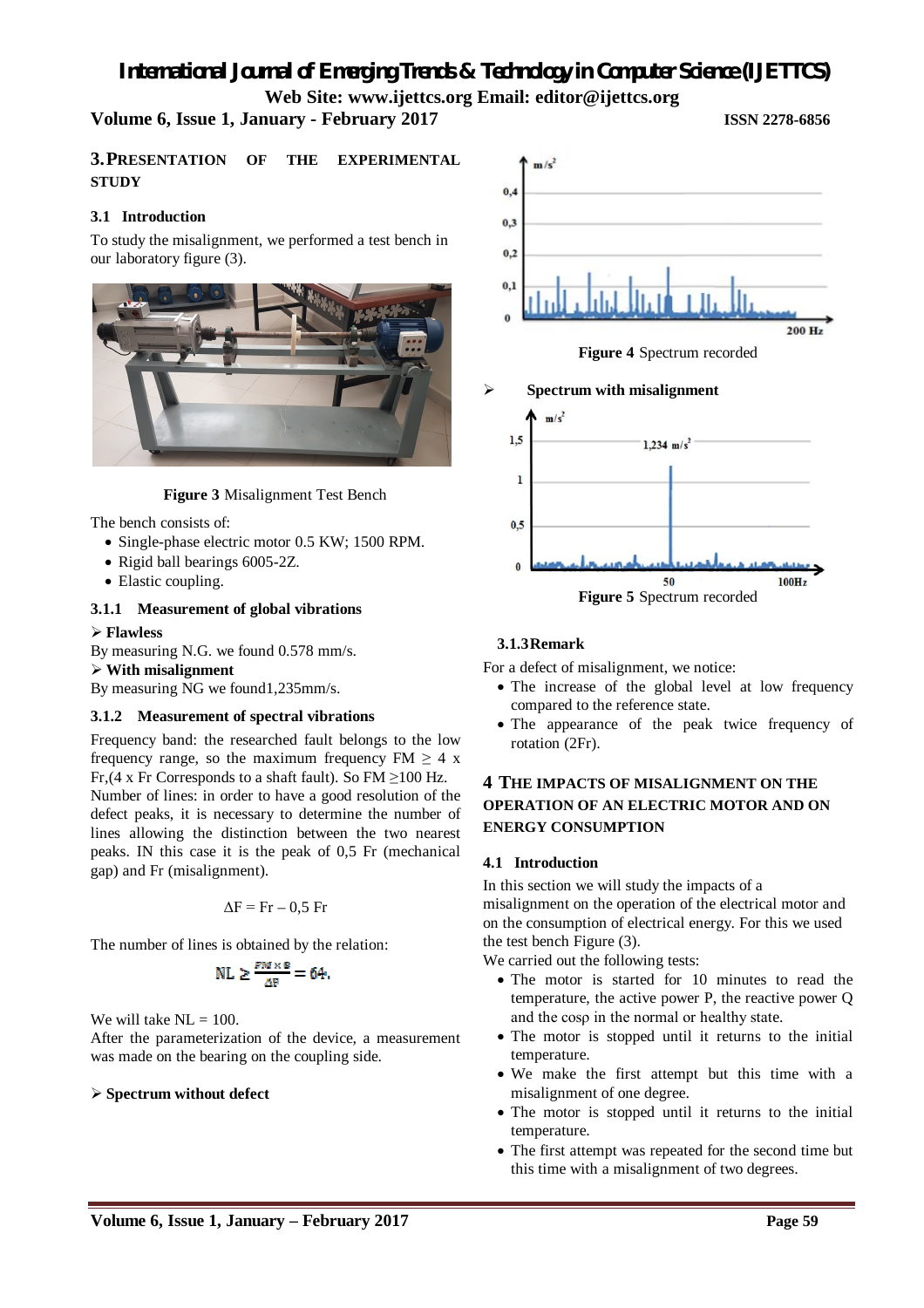# *International Journal of Emerging Trends & Technology in Computer Science (IJETTCS)* **Web Site: www.ijettcs.org Email: editor@ijettcs.org**

# **Volume 6, Issue 1, January - February 2017 ISSN 2278-6856**

- The motor is stopped until it returns to the initial temperature.
- The first attempt was made for the third time but this time with a misalignment of three degrees.
- The motor is stopped until it returns to the initial temperature.
- The first attempt was repeated for the fourth time but this time with a misalignment of four degrees.
- The temperatures of the various tests are taken by a thermal camera and the values of the powers and cosρ are taken by an analyzer of the electrical network.

## **The results are presented in the following table:**

**Table 1**: Summary table of thermal and electrical tests

| <b>Test</b>                         | <b>Temperature</b><br>$\rm ^{\circ}C$ | P(W)     | о<br>(VAR) | $\cos \rho$ |
|-------------------------------------|---------------------------------------|----------|------------|-------------|
| Motor stop                          | 29,2                                  | $\Omega$ | $\Omega$   | $\Omega$    |
| Motor start without<br>misalignment | 33,9                                  | 465      | 84,43      | 0.98        |
| with a misalignment<br>$1^{\circ}$  | 37.5                                  | 465      | 84,43      | 0.98        |
| with a misalignment<br>$2^{\circ}$  | 40.2                                  | 465      | 84,43      | 0.98        |
| with a misalignment<br>$3^\circ$    | 42,8                                  | 430      | 136        | 0,92        |
| with a misalignment<br>$4^\circ$    | 45,8                                  | 416.7    | 219.3      | 0.88        |

# **4.2 Graphs**



**Figure 6** Temperature diagram as a function of misalignment







**Figure 8 Reactive** power graph as a function of misalignment



**Figure 9** Graph of Cosρ as a function of the misalignment

# **4.3 Remark**

We noticed that when the degree of misalignment is increased:

- -The increase of temperature.
- The increase of reactive power only when the misalignment reaches 2 °.